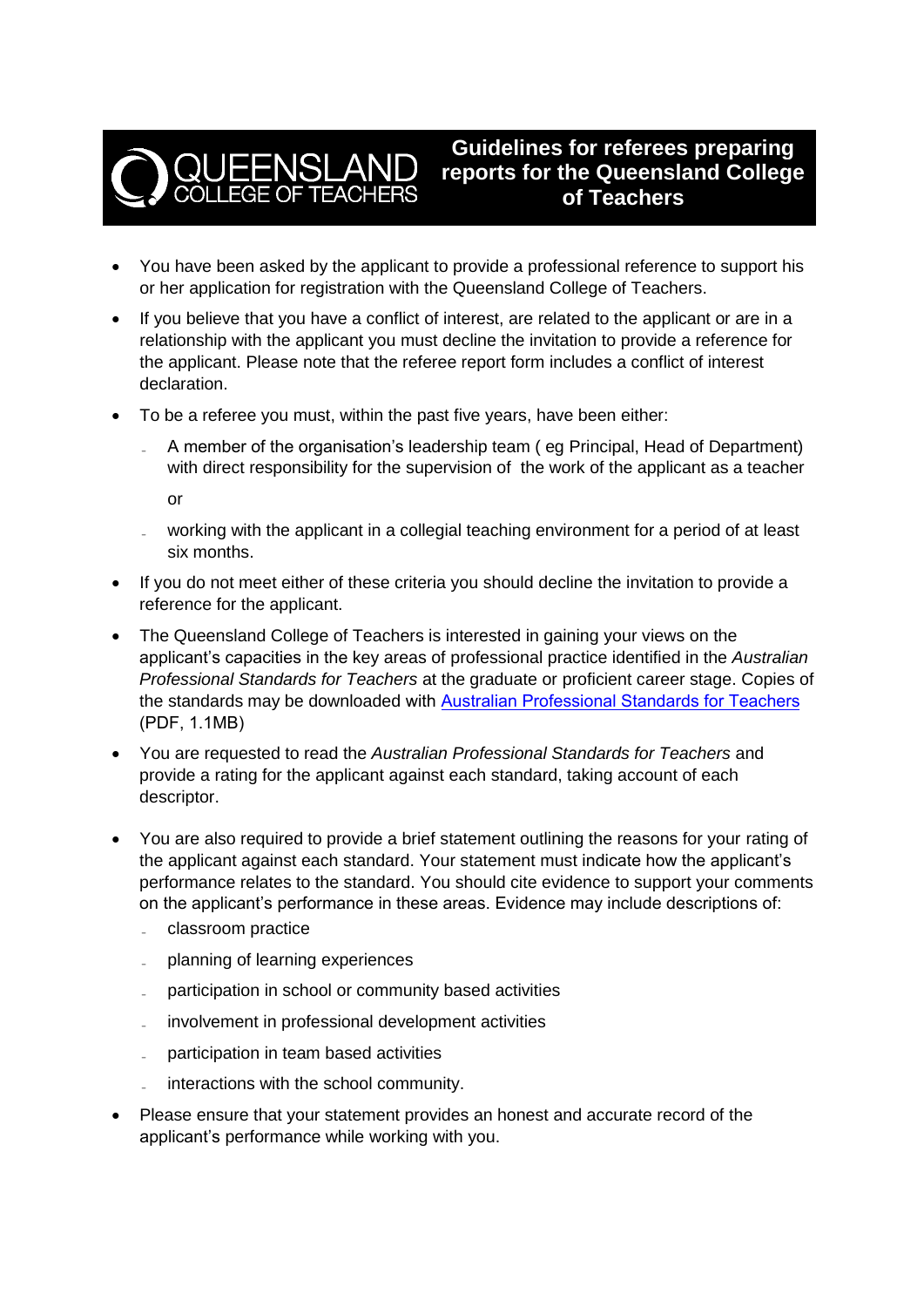| <b>Referee Report</b>                                               |  |
|---------------------------------------------------------------------|--|
| Name of applicant                                                   |  |
| Name of referee                                                     |  |
| Name of educational<br>setting                                      |  |
| <b>Position of Referee</b><br>(eg Principal, Head of<br>Department) |  |

|                                       | Work address     |  |
|---------------------------------------|------------------|--|
| <b>Contact details for</b><br>referee | Telephone number |  |
|                                       | Facsimile number |  |
|                                       | Email            |  |

### **Instructions for referee**

The applicant is applying for registration with the Queensland College of Teachers.

The College is seeking your opinion on the applicant's capacity to meet the requirements of the *Australian Professional Standards for Teachers* at the graduate or proficient career stage.

- Please rate the applicant against each of the seven (7) standards using the following criteria. Do this by circling the appropriate number on the rating scale for each standard.
	- $1 =$  The applicant consistently and independently demonstrates all or most of the descriptors in the standard in a range of teaching contexts.
	- $2 =$ The applicant demonstrates the descriptors in the standard to an adequate extent.
	- 3 = The applicant requires support to demonstrate the descriptors in the standard.
	- $4 =$ The applicant does not demonstrate the descriptors in the standard.

N/A - I cannot comment on the applicant's capabilities in regard to this standard.

 You must also provide a brief statement outlining the reasons for your rating for each standard.

Thank you for your time.

| <b>Referee Report</b> | <b>PAGE 2</b> |        |  |
|-----------------------|---------------|--------|--|
| Name of applicant     |               | ID No: |  |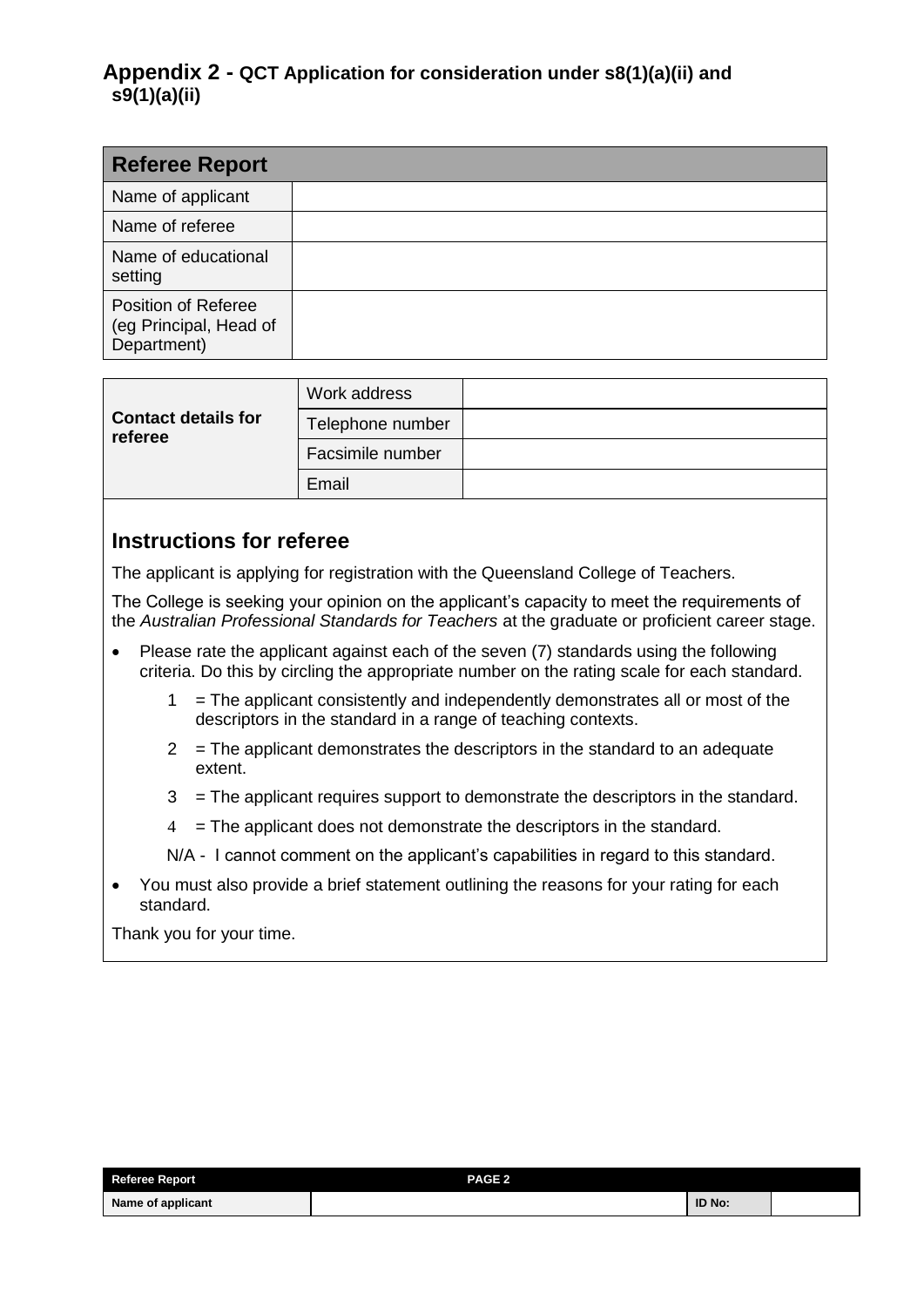| <b>Standard</b>                                                                                                                                               |   |                     | <b>Rating Scale</b> |   |                               |
|---------------------------------------------------------------------------------------------------------------------------------------------------------------|---|---------------------|---------------------|---|-------------------------------|
| 1. Know students and how they learn<br>The descriptors within this standard focus on                                                                          | 1 | $\mathbf{2}$        | 3                   | 4 | N/A<br>(unable to<br>comment) |
| the following areas:                                                                                                                                          |   | Reasons for rating: |                     |   |                               |
| 1.1 Physical, social and intellectual<br>development and characteristics of students                                                                          |   |                     |                     |   |                               |
| 1.2 Understand how students learn                                                                                                                             |   |                     |                     |   |                               |
| 1.3 Students with diverse linguistic, cultural,<br>religious and socioeconomic backgrounds                                                                    |   |                     |                     |   |                               |
| 1.4 Strategies for teaching Aboriginal and<br><b>Torres Strait Islander students</b>                                                                          |   |                     |                     |   |                               |
| 1.5 Differentiate teaching to meet the specific<br>learning needs of students across the full<br>range of abilities                                           |   |                     |                     |   |                               |
| 1.6 Strategies to support full participation of<br>students with disability                                                                                   |   |                     |                     |   |                               |
| 2. Know the content and how to teach it                                                                                                                       | 1 | $\mathbf{2}$        | 3                   | 4 | N/A<br>(unable to             |
| The descriptors within this standard focus on<br>the following areas:                                                                                         |   | Reasons for rating: |                     |   | comment)                      |
| 2.1 Content and teaching strategies of the<br>teaching area                                                                                                   |   |                     |                     |   |                               |
| 2.2 Content selection and organisation                                                                                                                        |   |                     |                     |   |                               |
| 2.3 Curriculum, assessment and reporting                                                                                                                      |   |                     |                     |   |                               |
| 2.4 Understand and respect Aboriginal and<br>Torres Strait Islander people to promote<br>reconciliation between Indigenous and non-<br>Indigenous Australians |   |                     |                     |   |                               |
| 2.5 Literacy and numeracy strategies                                                                                                                          |   |                     |                     |   |                               |
| 2.6 Information and Communication Technology<br>(ICT)                                                                                                         |   |                     |                     |   |                               |

| <b>Referee Report</b> | PAGE <sub>3</sub> |               |  |
|-----------------------|-------------------|---------------|--|
| Name of applicant     |                   | <b>ID No:</b> |  |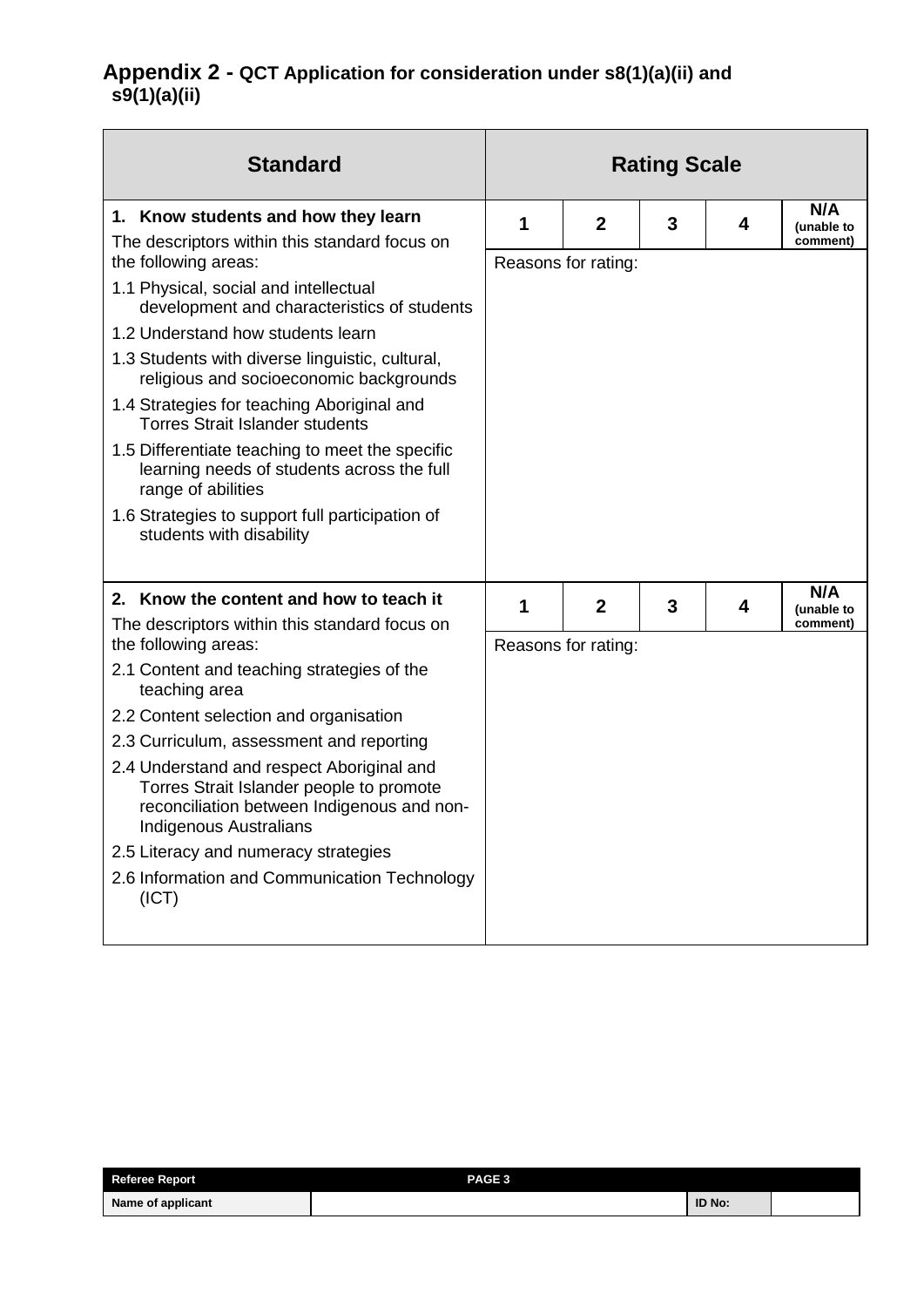| 3. Plan for and implement effective teaching<br>and learning                                                                                                                                                                                                                                                                                                                                  | 1 | $\mathbf{2}$        | 3 | 4 | N/A<br>(unable to<br>comment) |
|-----------------------------------------------------------------------------------------------------------------------------------------------------------------------------------------------------------------------------------------------------------------------------------------------------------------------------------------------------------------------------------------------|---|---------------------|---|---|-------------------------------|
| The descriptors within this standard focus on<br>the following areas:<br>3.1 Establish challenging learning goals<br>3.2 Plan, structure and sequence learning<br>programs<br>3.3 Use teaching strategies<br>3.4 Select and use resources<br>3.5 Use effective classroom communication<br>3.6 Evaluate and improve teaching programs<br>3.7 Engage parents/carers in the educative<br>process |   | Reasons for rating: |   |   |                               |
| 4. Create and maintain supportive and safe<br>learning environments                                                                                                                                                                                                                                                                                                                           | 1 | $\mathbf{2}$        | 3 | 4 | N/A<br>(unable to<br>comment) |
| the following areas:<br>4.1 Support student participation<br>4.2 Manage classroom activities<br>4.3 Manage challenging behaviour<br>4.4 Maintain student safety<br>4.5 Use ICT responsibility and ethically                                                                                                                                                                                   |   | Reasons for rating: |   |   |                               |
| 5. Assess, provide feedback and report on<br>student learning                                                                                                                                                                                                                                                                                                                                 | 1 | $\mathbf{2}$        | 3 | 4 | N/A<br>(unable to<br>comment) |
| The descriptors within this standard focus on<br>the following areas:<br>5.1 Assess student learning<br>5.2 Provide feedback to students on their<br>learning<br>5.3 Make consistent and comparable<br>judgements<br>5.4 Interpret student data<br>5.5 Report on student achievement                                                                                                          |   | Reasons for rating: |   |   |                               |

| <b>Referee Report</b> | PAGE 4 |        |  |
|-----------------------|--------|--------|--|
| Name of applicant     |        | ID No: |  |